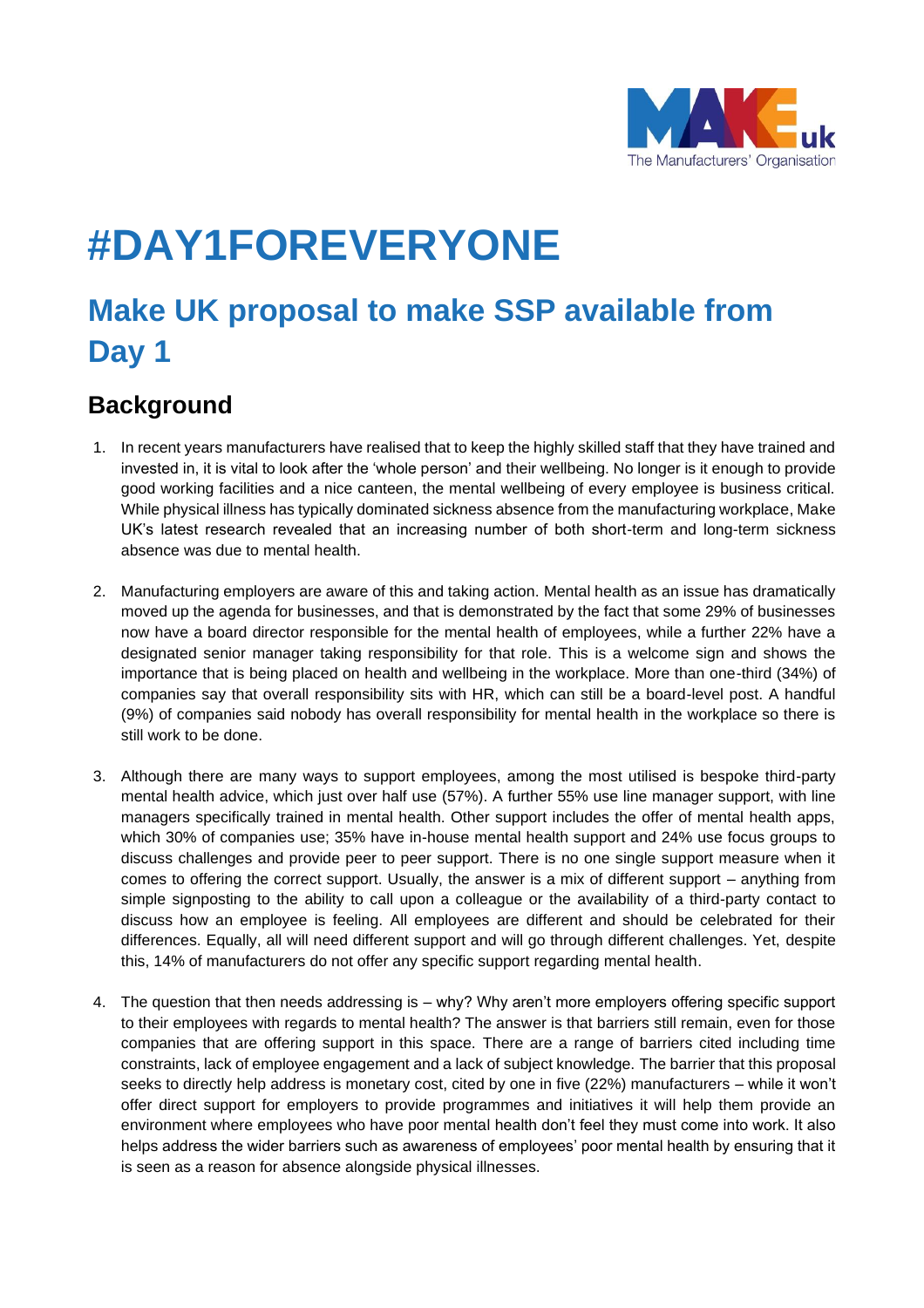## **The case for making Statutory Sick Pay available from day one**

- 5. According to **Mind's 2020/21 Workplace Wellbeing Index**, only 10% of private sector employees who would benefit from taking time off when experiencing poor mental health will always or often take time off. More than half (51%) will always go to work and one in five (21%) will often go to work. These figures are stark and need addressing.
- 6. While Make UK's research revealed that mental health and indeed stress were increasingly being cited as reasons for both short and long-term sickness absence, it is likely that the true impacts of mental health are not yet being captured and that employees with poor mental health are still coming into work. One of the reasons for this is likely to be the fact that they do not have access to Statutory Sick Pay (SSP) until day four.

#### **Statutory Sick Pay – Background**

An employee can currently get £96.35 per week Statutory Sick Pay (SSP) if they're too ill to work. It's paid by their employer for up to 28 weeks. An employee cannot get less than the statutory amount. SSP is paid when the employee is sick for at least four days in a row (including non-working days unless their employment contract states otherwise). A sick day cannot be counted if an employee has worked for a minute or more before they go home sick.

An employee can get more if their company has a sick pay scheme (or 'occupational scheme') – this is stated in an employee's employment contract. Many manufacturing employers we speak to offer enhanced sick pay schemes as an additional benefit as part of their wider employment offer.

Currently if an employee's illness is related to COVID they are able to claim SSP from day one. This includes if that person or someone they live with have tested positive for COVID, or they've been pinged by the NHS app or they have been advised to self-isolate by a doctor ahead of going into hospital for surgery. Since 13 March 2020 SSP has been paid from the first 'qualifying day' an employee is off work, as long as they are off for at least 4 days in a row. This includes non-working days.

An employer can reclaim up to 2 weeks' SSP if all of the following apply:

- The employee was off work because they had COVID-19 or were self-isolating
- The employee was off work because they were shielding before 26 April 2021 in Scotland, before 12 April 2021 in Northern Ireland and before 1 April 2021 in England and Wales
- The employer's PAYE payroll scheme started on or before 28 February 2020
- The employer had fewer than 250 employees on 28 February 2020
- An employer can reclaim up to £96.35 a week for each employee.

#### **An employer cannot currently reclaim SSP if your employee is off sick for any other reason.**

7. There is a strong case then that the sick pay system isn't working for people with poor mental health, deterring employees from taking days off sick even at times of poor mental health. Yet, we know from the pandemic that changing the requirements to allow employees to access SSP from day one (as opposed to day four) can lead to positive impacts.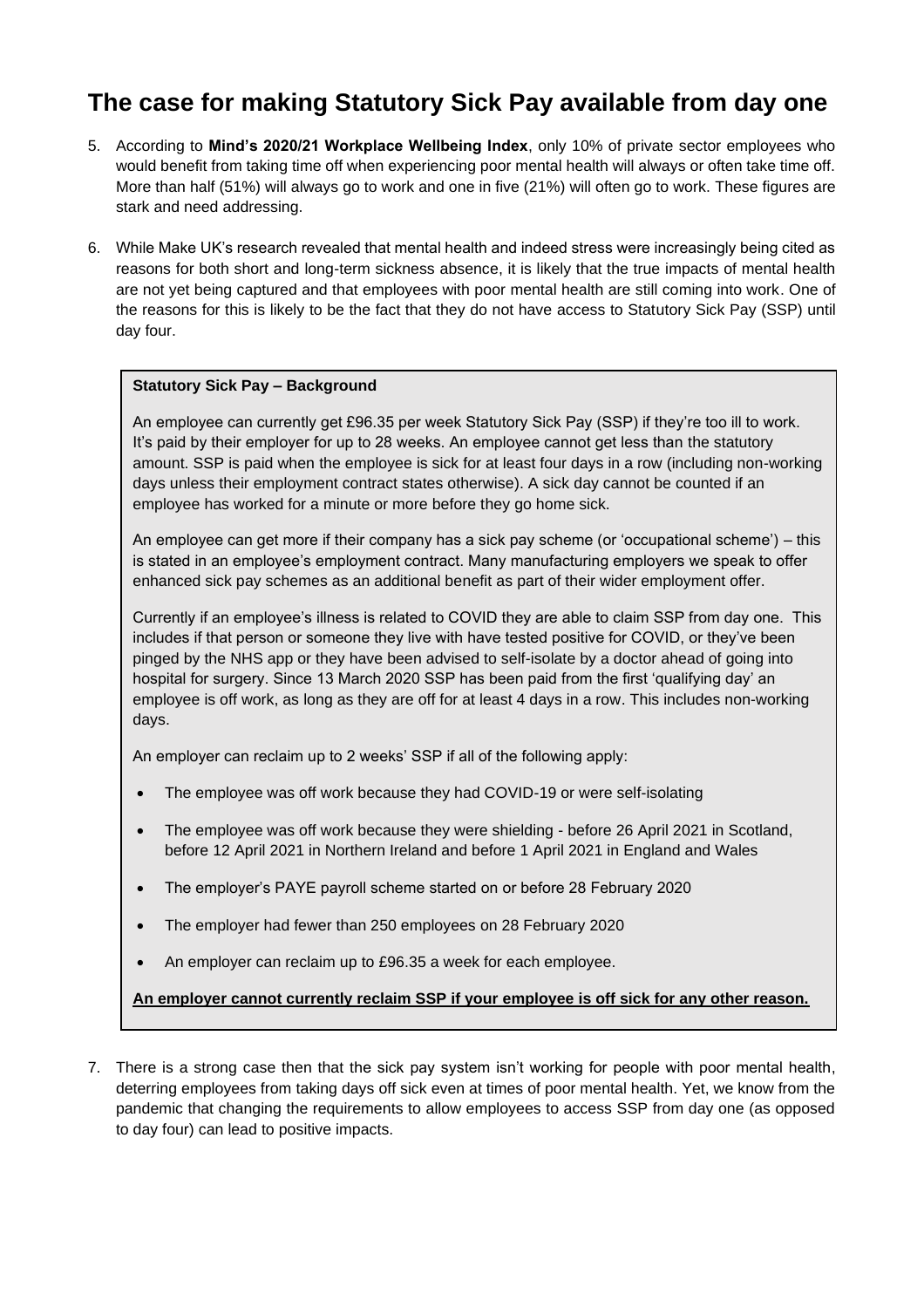- 8. At the beginning of the pandemic Government altered the SSP system to allow employees worried about Covid-19 to access to SSP from day one as opposed to day four. The Government recognised that making people wait risked forcing people to work when they were unwell.
- 9. More and more people experience times of poor mental health, and the pandemic has undoubtedly exacerbated the issue. There is a strong case then for allowing those with poor mental health to be supported from day one for SSP and not made to choose between taking care of their own mental health or paying for food and bills.
- 10. When off ill an employee should be focussing on their health and not when SSP comes in or how much SSP covers. Some people will return to work early due to SSP concerns and employees should be encouraged to return when they are fit and healthy and not due to concerns around finances. SSP from day 1 for more than just COVID would allow people who are off sick for mental health problems taking the time they need to recover.

#### **Key statistics**

- Two-thirds of adults who already had experience of mental health problems told us that their mental health had declined during the lockdown period.
- 44% of manufacturers cited mental health and stress as the main reasons for short term absence
- 56% of manufacturers cited mental health and stress as the main reasons for long term absence

#### **Example: Waiting days (Current rule Non COVID)**

An employee works two days a week, Tuesday, and Thursday. Their contract states that Tuesday and Thursday are 'qualifying days' for SSP. They fall sick on Sunday, 1 March, and are sick for two weeks until Sunday, 15 March. There is a 'period of incapacity for work' (PIW). The first three qualifying days are discounted (Tuesday, Thursday, and the following Tuesday). SSP is paid for the remaining qualifying day (the second Thursday). The employee is entitled to SSP of £47.13 (94.25  $\times$   $\frac{1}{2}$  = 47.13).

**If you remove the qualifying days an employee will now earn £118.50 for the same amount of time absent.**

### **What would this deliver?**

11. This has the potential to benefit employers with a reduction in presenteeism in the workplace, as the statistics from Mind suggest is happening. Long gone are the days where employers needed to see an employee sat at their desk to trust they will do their work. The pandemic perfectly illustrated this with large swathes of the workforce working remotely without direct oversight from employers. Just as employers now trust their employee to work remotely this trust should also extend to taking time off when they need to. Presenteeism is a growing issue with more and more workers turning up to work when arguably they should be calling in sick but instead logging in or coming on site and not performing and at times becoming counterproductive. The goal for any employer is to have their workforce working as much as possible but also performing at a consistently high level. Having employees coming to work when with poor mental health because they can't they afford to wait for SSP to kick in at day 4 you have a workforce present but not performing.